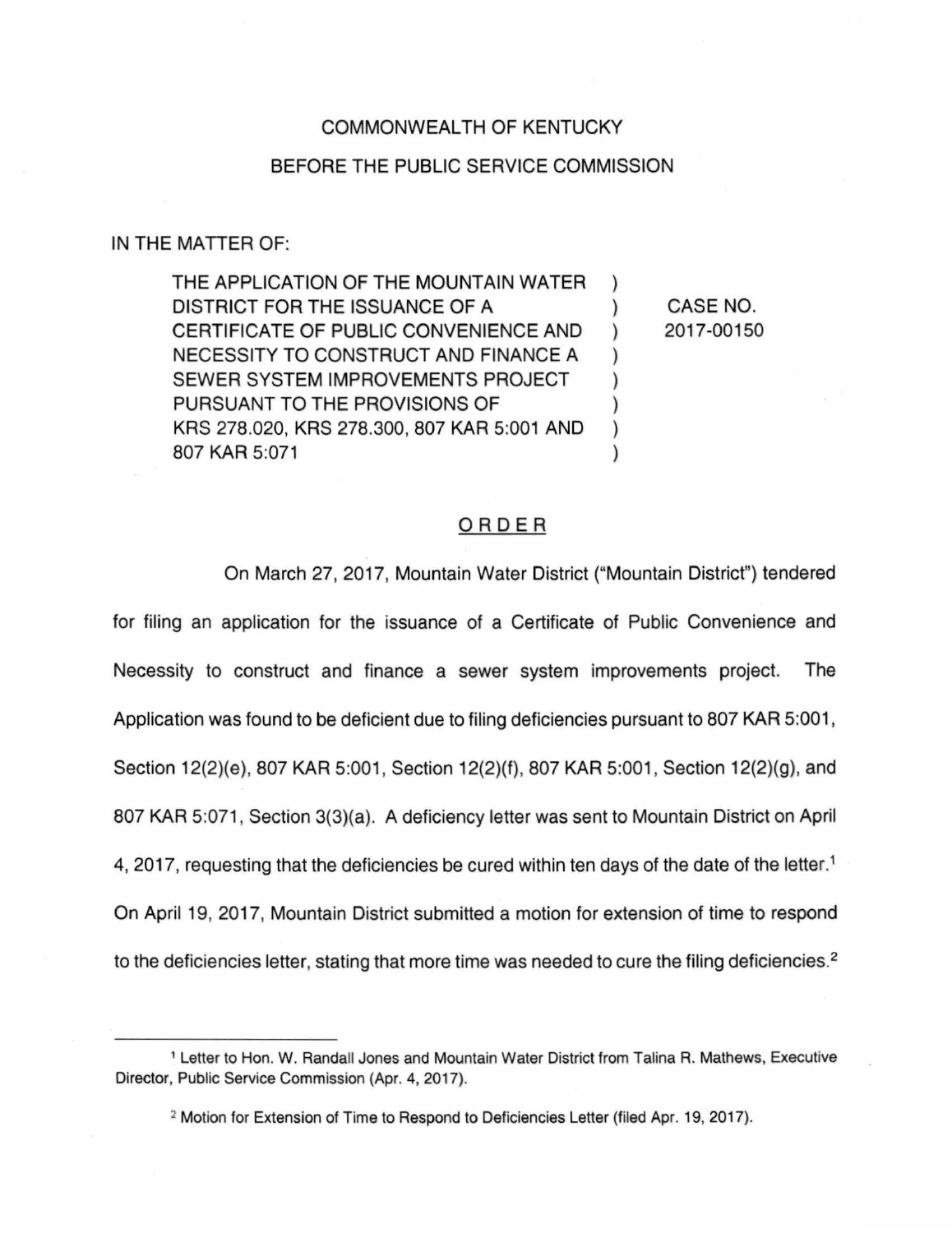On April 20, 2017, Mountain District filed a Response to the deficiency letter.<sup>3</sup> On the same date, the Commission sent a letter stating that the deficiencies were cured and the Application met the minimum filing requirements.<sup>4</sup> The letter also stated that the Application had been stamped as filed on that date. 5

The Commission finds that Mountain District filed sufficient responses to the deficiency letter after filing a motion for extension of time. We find that Mountain District's motion for extension of time should be granted. The Commission further finds that April 20, 2017, the date that the deficiencies were cured, is the date upon which the Application should be accepted for filing.

The Commission, having considered the motion and finding good cause, HEREBY ORDERS that Mountain District's Motion for Extension of Time is granted and the Application is accepted for filing as of April 20, 2017.

By the Commission

ENTERED **MAY 0 5 2017**  KENTUCKY PUBLIC SERVICE COMMISSION

**ATTEST:** (adheus

**Executive Director** 

<sup>3</sup> Response to Filing Deficiencies Letter (Apr. 20, 2017).

<sup>4</sup>Letter to Parties of Record from Talina R. Mathews, Executive Director, Public Service Commission (Apr. 20, 2017).

5 */d.*